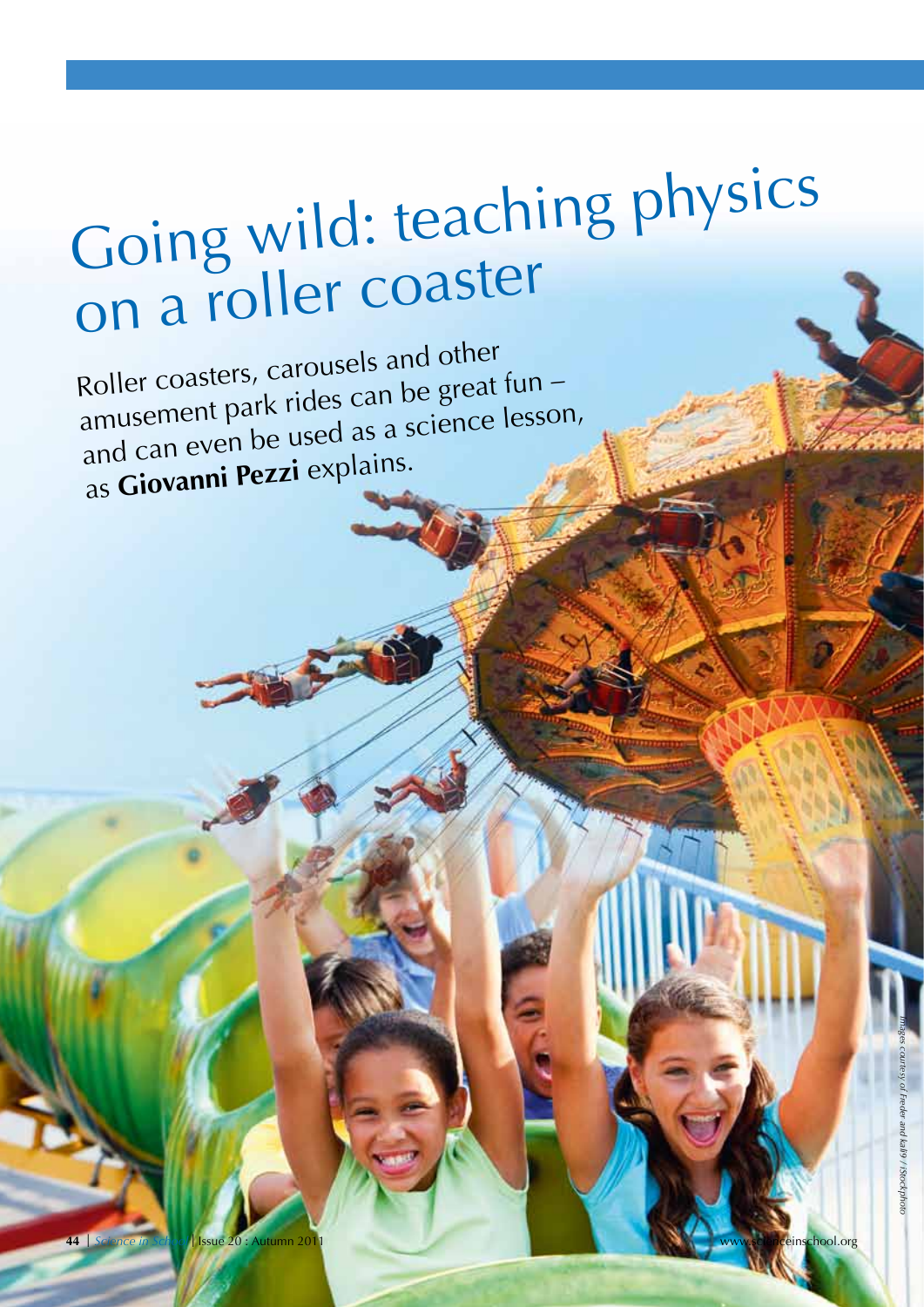## **Science education proje**

An amusement park or a fun<br>
fair is an ideal place for phys<br>
ics experiments that could<br>
never be performed in the classroom. fair is an ideal place for physics experiments that could Several projects worldwide have developed suitable teaching activities (see 'Resources'). One of them is *Mirabilandia, un'aula senza pareti* (Mirabilandia, a classroom without walls), an Italian project started in 2002 by teachers from the secondary school Liceo Torricelli in Faenza, at their local amusement park, Mirabilandiaw1. The initiative was so successful that the park's management decided to make it available to all schools, providing educational tours by trained science students.

Maybe you could discuss a similar arrangement with your local amusement park? Meanwhile, here are some activities suitable for any amusement park or fun fair. For some, you will

> **Physics Linear and circular motion Mechanics Energy conversions Ages 13-19**

These Italian teachers have definitely found an innovative and impressive way to take physics out of the classroom. In this useful article, the activities are clearly explained, making them straightforward to reproduce. The background knowledge required for conducting the activities can easily be tackled during normal lessons; allow some time for preparing the instruments and workbooks.

courtesy of Giovanni Pezzi and

Vertical loops in roller coasters follow the course of a clothoid curve

The article also sheds light on safety in amusement parks, which requires careful planning. Perhaps you could to test your engineering skills by constructing your own virtual roller coaster (using www. learner.org/interactives/parkphysics) and testing it for safety. The article also links to several other useful websites.

For younger students (aged 13-16), the article could be used to address rectilinear motion; speed and acceleration; the three laws of motion; gravity; and energy transformations. Students aged 16+ could examine these topics in more detail, together with circular motion, centripetal and centrifugal forces.

*Catherine Cutajar, Malta*

first need to find out about rides' technical specifications, either from the park or online, for example at the Roller Coaster Databasew2. To take measuring instruments on board a ride, safely tied to the students' wrists or the ride's structure, you will need the park authorities' consent. In our case, the school's headmaster contacted the park management, detailing the project we had in mind.

The activities are suitable for ages 15-19, but can be adapted for younger students. They cover the topics of rectilinear and circular motion, speed and acceleration, the three laws of motion, gravity, centripetal and centrifugal forces, and energy transformation. Students should be familiar with the basic concepts of kinematics and dynamics, and will need a basic introduction to the activities before they visit the park.

Work on each ride takes about one hour, but queuing for the ride may increase the time required. One team can perform the measurements

**REVIEW**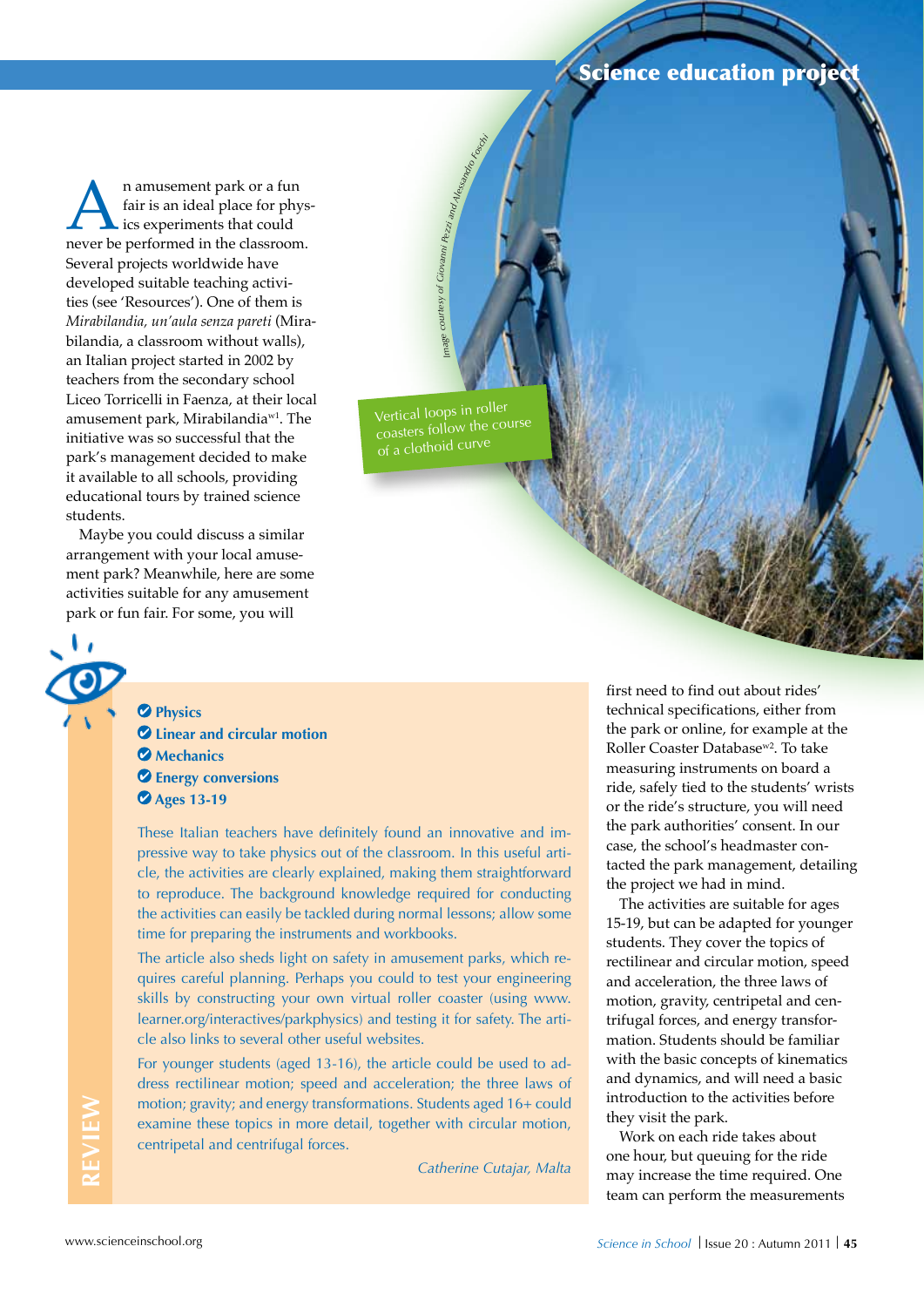*Image courtesy of Giovanni Pezzi*



on board, while others work on the ground. Usually there is no time for each group to repeat measurements, but data from different groups can be compared. Preliminary evaluations can be made at the park and continued back in class.

At Mirabilandia, students receive a workbook to fill in. Part of this has been translated into English and is available for download from the *Science in School* websitew3.

#### **Roller coasters**

#### On the ground

Draw a rough two-dimensional height profile of the roller coaster and discuss the energy transformations along the way, especially on the first descent and vertical loops.

At the top of the roller coaster, before the first descent, the gravitational potential energy is at its maximum; along the descent, which often has a parabolic trajectory where passengers can experience weightlessness for a few seconds (in an ideal case without

friction, the vertical component of the motion increases with the constant acceleration *g* due to gravity as in free fall), this is transformed into kinetic energy.

Use vertical loops to discuss the role of gravity versus centrifugal force. The loops are drop-shaped, following the course of a *clothoid* curve, in which the radius of curvature is in inverse proportion to the distance from the centre, thereby lowering the centripetal accelerations prevailing in the loop to make it more comfortable for the passengers.

You can only really appreciate how fast a roller coaster moves by determining its speed:

- a) Calculate the instantaneous speed by dividing the length of the roller coaster train by the time it takes for the whole train to pass a specific point along the ride.
- b) To obtain the average speed of the train along a section of the rollercoaster track, choose one that is easy to see and simple in terms of shape. Count the number of sleep-

ers (regularly spaced bars between rails) on that section and subtract one to get the number of intervals. Time how long it takes for the train to travel along this section of track. To calculate the distance travelled, multiply the number of intervals by the interval length (the distance between two sleepers). Divide this by the time taken.

Compare the instantaneous speed recorded at the end of the first (fastest) descent with the speed calculated for a body in free fall:  $v = \sqrt{2 g h}$  where v: speed, *g*: gravity acceleration, h: height.

The measured speed should be lower, due to friction.

#### On the roller coaster

Pay attention to sensations of lightness or heaviness (acceleration) you may experience along certain sections of the ride. More accurate data can be obtained with spring accelerometers, or more complex handheld instrumentsw4. Instructions for how to build and / or obtain these and evaluate your results can be downloaded from the *Science in School* websitew3.

*Image courtesy of Mirabilandia*



When accelerated downwards with more than the acceleration due to gravity, the water level in a cup will rise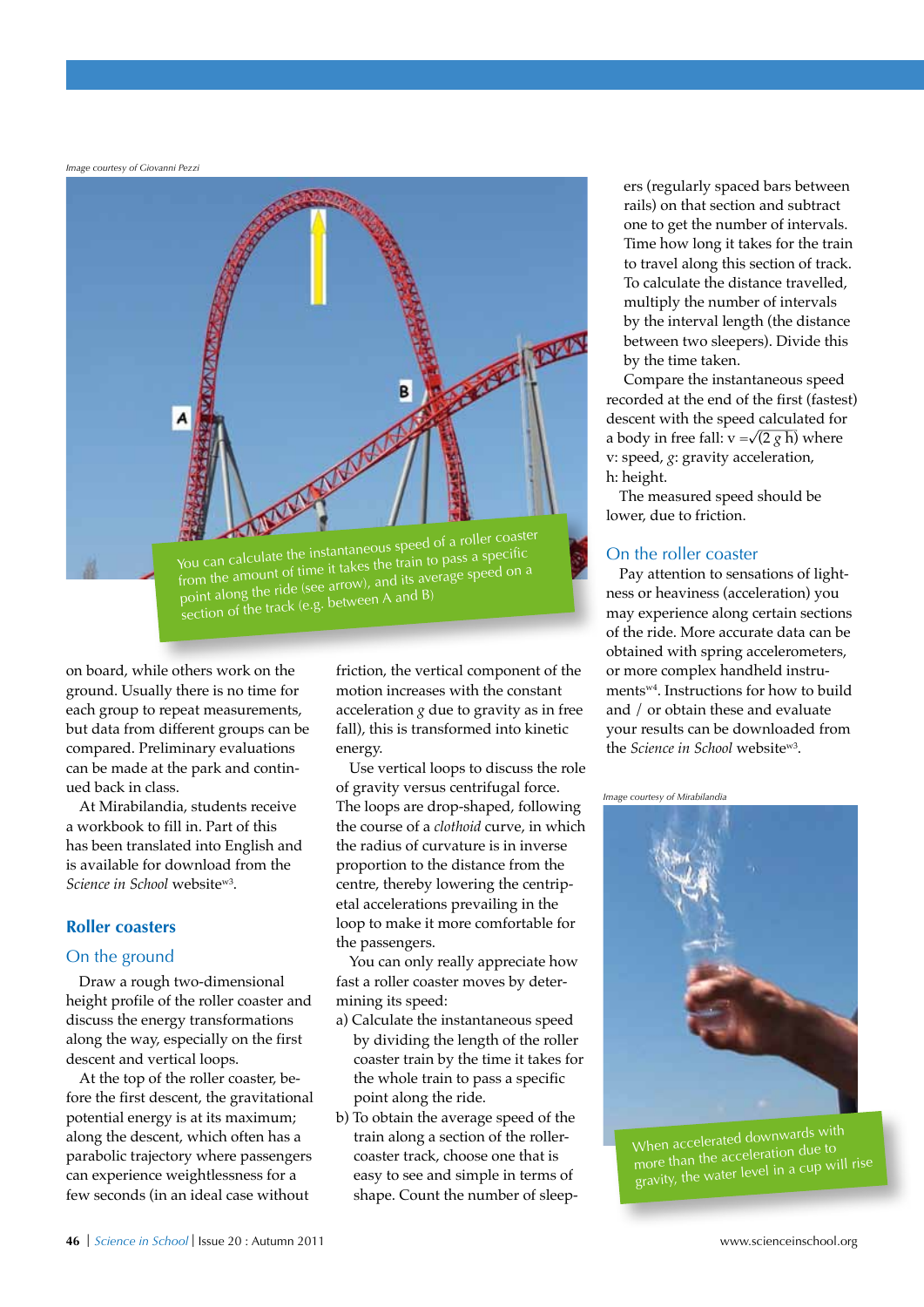

#### *Image courtesy of Giovanni Pezzi*



To test the effects of downward acceleration, you can also use a small ball tied to your wrist

Recently, smart phones including a three-axis accelerometer have become more popular. Applications for these phones allow you to draw graphs of acceleration over time or to measure tilt angles. These involve fewer safety issues since they can be kept inside a pocket.

#### **Drop towers**

Drop towers are vertical tracks up and down which the passengers travel, seated on a gondola. In one type, the gondola is dropped in free fall; in the other, it is pushed down or up with a force greater than that of gravity.

From the ground, you can calculate the average speed of the gondola by timing its descent with a stopwatch and dividing that by the height of the tower. This can be compared to the instantaneous speed of a body in free fall. To measure the height of the tower, use a protractor and basic trigonometry or geometry. For detailed instructions, see the *Science in School* websitew3.

During the ride, you can feel the acceleration in your body and measure it with portable electronic instruments<sup>w4</sup>. On towers where the gondola is pushed down, the acceleration can reach up to three times that due to gravity.

If you take a plastic cup full of water along, you can observe that in free fall, the water will remain inside the cup, but if the gondola is thrust downwards rather than falling, the water level in the cup will rise. Alternatively, you can tie a small rubber ball to your wrist (pierce the ball to attach the string) and place it on your palm.

#### **Ferris wheels**

The following activities are also suitable for younger students, aged 11-14. They should be familiar with the concepts of speed and atmospheric pressure, and will learn about uniform circular motion (time, speed, frequency) and apply their knowledge about atmospheric pressure.

Either on the ground or during the ride, measure and note down the time after a quarter turn, half a turn, a three-quarter turn and a complete turn of the wheel. The students should find that the time taken for each quarter of a turn is similar, therefore the motion of the wheel is regular and the speed constant.

Calculate the length of the gondola's path (from the radius of the wheel), its average speed, and, as a maths exercise applied to the real world, the angle at the centre of the wheel between two bars that connect two neighbouring gondolas to the centre (divide 360° by the number of gondolas).

You can determine the wheel's height in the same way as that of the drop tower (see above) or by using electronic barometers to determine the change in atmospheric pres-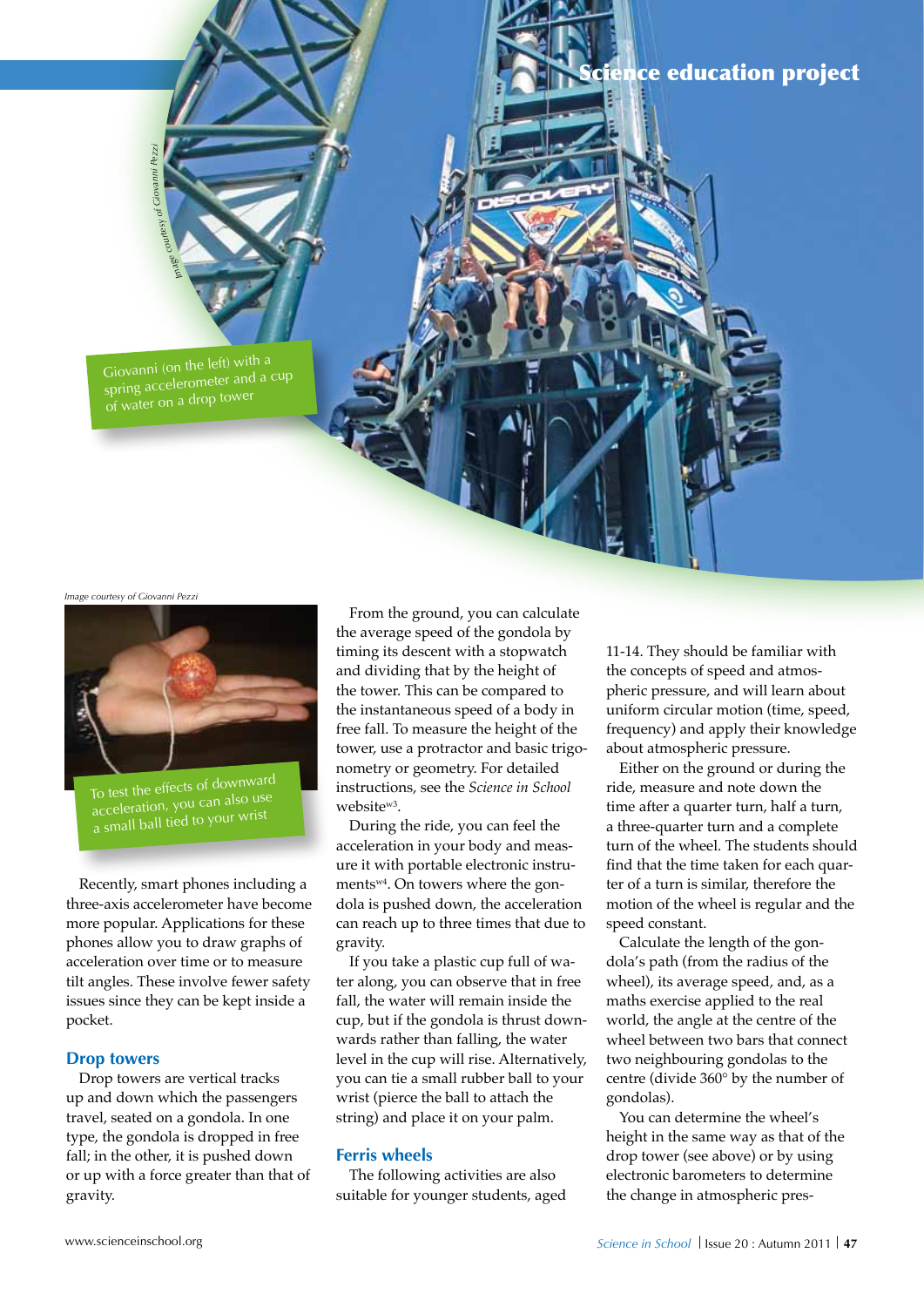



sure during the ride. Every 0.1 kPa of pressure change corresponds to about 8 m of altitude change. A more accurate description of the relationship between pressure and altitude is available onlinew5. Compare the results and discuss the advantages and disadvantages of each method (accuracy, instruments, time and effort involved).

#### **Carousels**

A carousel is the perfect setting to study Foucault's pendulum and the Coriolis effect. Students should be familiar with the motion of a pendulum, the laws of motion, gravity, centripetal / centrifugal forces, and rotation. For details of how to perform these experiments, see the *Science in School* websitew3.

#### **Web references**

w1 – To learn more about Mirabilandia, see: www.mirabilandia.it

In early September each year, Mirabilandia introduces their educational tours during an open day for teachers. See: www.mirabilandia. it/#/scuole

- w2 To access the Roller Coaster Database, see: www.rcdb.com
- w3 For the English version of part of the Mirabilandia student workbook; instructions for measuring heights using trigonometry and geometry, and studying Foucault's pendulum and the Coriolis effect with the help of a carousel; and details of how to build your own spring accelerometer or data collection kit, see: www. scienceinschool.org/2011/issue20/ amusement#resources
- w4 The US companies Vernier and Pasco offer dedicated measuring instruments for use in amusement parks, which come with a full set of instructions and activities. See:

www.vernier.com/cmat/datapark. html

www.pasco.com/physhigh/ amusement-park-physics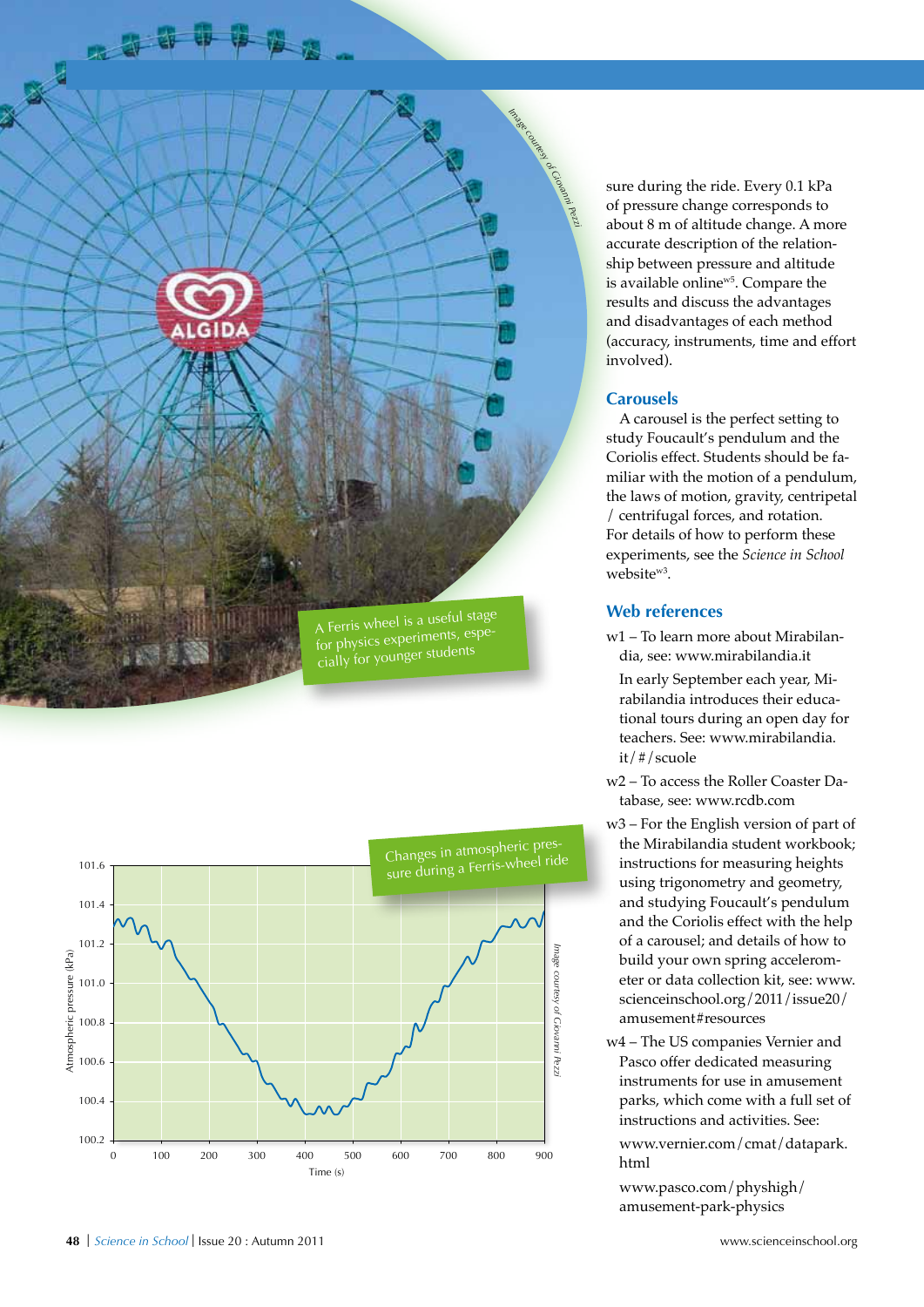### Science education project

w5 – For the relationship between atmospheric pressure and altitude, see the website of the atmospheric chemistry department of the Max Planck Institute for Chemistry in Mainz, Germany (www.atmosphere.mpg.de) or use the direct link: http://tinyurl.com/ pressure-altitude

#### **Resources**

For a detailed report on the project in Italian, see: http://kidslink.bo.cnr. it/irrsaeer/borsric02/fisica.zip Similar activities to Mirabilandia take place at the Liseberg Park in Göteborg, Sweden, led by physicist Ann-Marie Pendrill. For more information (in English and Swedish), see: http://physics.gu.se/LISEBERG

- The Parque de Atracciones Madrid in Spain offers its physics and teaching handbooks (in Spanish) for download. See: www.parquedeatracciones.es/ aulas-fisica
- In the USA, physics days for schools in amusement parks, including roller-coaster design contests and worksheets, are a common concept.

See:

www.aapt.org/Programs/contests/ physicsday.cfm

www.physicsday.org

www.usu.edu/science/htm/ 2011-usu-physics-day-at-lagoon

www.kennywood.com/site/ groups\_education\_mats.html

For an interactive guide to the physics of common amusement park attractions and an activity to design your own roller coaster, see: www.learner.org/interactives/ parkphysics